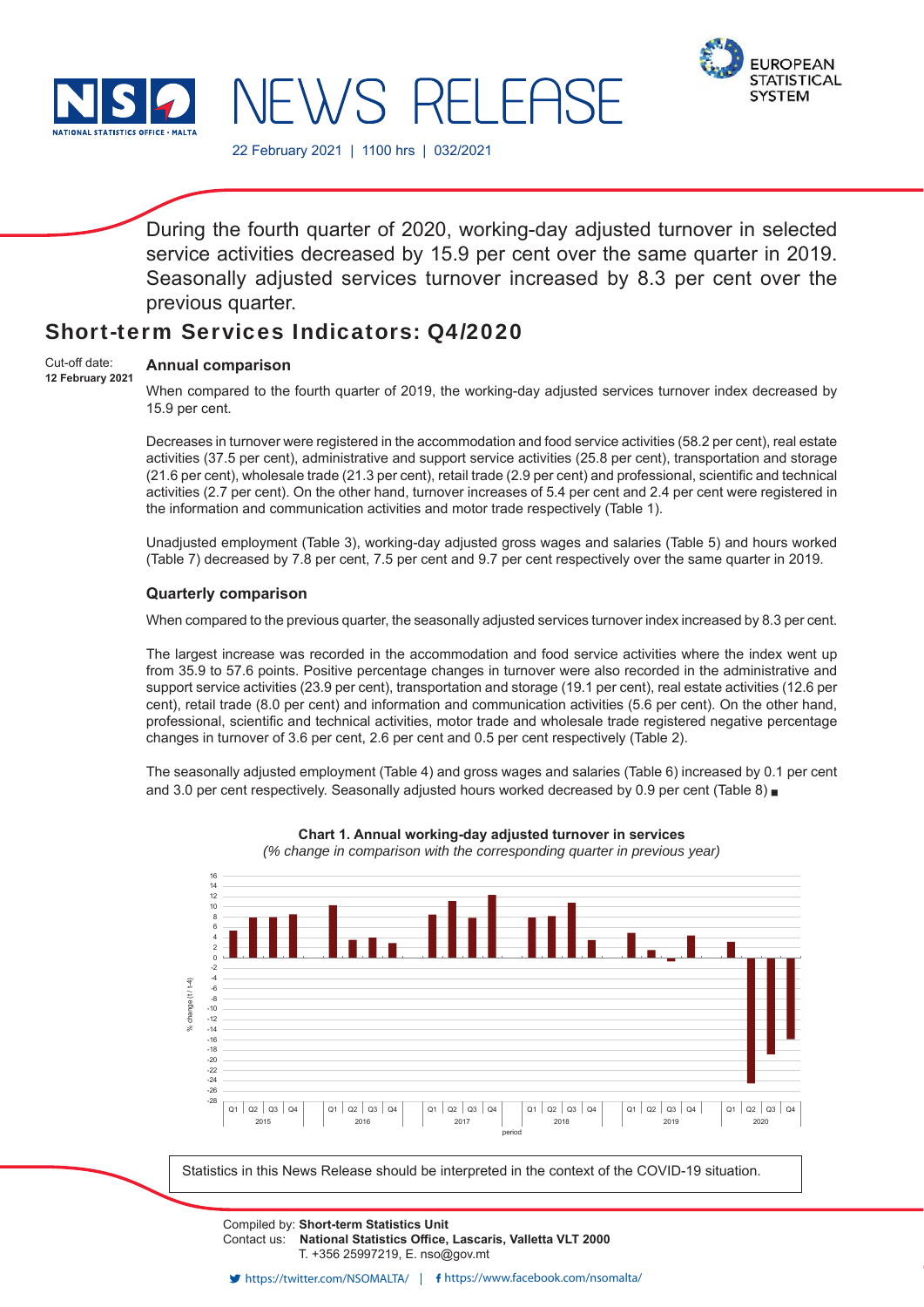### Table 1. Services turnover index by period and NACE classification *Working-day adjusted*

|                                                                |                |       |       |                |       |         |         | % change compared with same quarter of the previous year |                |         |
|----------------------------------------------------------------|----------------|-------|-------|----------------|-------|---------|---------|----------------------------------------------------------|----------------|---------|
| <b>NACE</b>                                                    | 2019           |       | 2020  |                |       | 2019    |         |                                                          | 2020           |         |
|                                                                | Q <sub>4</sub> | Q1    | Q2    | Q <sub>3</sub> | Q4    | Q4      | Q1      | Q <sub>2</sub>                                           | Q <sub>3</sub> | Q4      |
| Wholesale and retail; repair of motor vehicles and motorcycles | 123.7          | 114.2 | 95.6  | 102.7          | 106.7 | 3.1     | 5.7     | $-20.3$                                                  | $-15.2$        | $-13.8$ |
| Motor trade                                                    | 93.2           | 107.3 | 77.9  | 98.7           | 95.5  | $-26.5$ | $-16.4$ | $-37.8$                                                  | $-13.7$        | 2.4     |
| Wholesale trade                                                | 122.5          | 117.2 | 92.3  | 97.9           | 96.5  | 5.9     | 10.4    | $-21.1$                                                  | $-18.3$        | $-21.3$ |
| Retail trade                                                   | 131.9          | 109.9 | 105.2 | 112.5          | 128.0 | 4.2     | 2.3     | $-15.3$                                                  | $-9.8$         | $-2.9$  |
| Food                                                           | 135.2          | 120.9 | 116.2 | 122.6          | 127.7 | 4.8     | 6.0     | $-11.0$                                                  | $-10.3$        | $-5.6$  |
| Non-food                                                       | 129.6          | 102.7 | 97.9  | 105.9          | 128.1 | 3.8     | $-0.4$  | $-18.4$                                                  | $-9.5$         | $-1.2$  |
| Transportation and storage                                     | 148.3          | 140.3 | 105.0 | 111.3          | 116.2 | 5.8     | 4.3     | $-31.0$                                                  | $-32.4$        | $-21.6$ |
| Accommodation and food service activities                      | 106.7          | 65.6  | 17.2  | 71.4           | 44.6  | 6.3     | $-18.2$ | $-86.7$                                                  | $-54.1$        | $-58.2$ |
| Information and communication                                  | 158.8          | 146.6 | 149.4 | 158.5          | 167.3 | 22.8    | 12.9    | 13.5                                                     | 17.5           | 5.4     |
| Real estate activities                                         | 193.3          | 133.8 | 86.4  | 107.4          | 120.9 | 3.5     | $-10.7$ | $-48.3$                                                  | $-38.4$        | $-37.5$ |
| Professional, scientific and technical activities              | 117.3          | 111.0 | 107.2 | 106.3          | 114.1 | $-5.9$  | 8.1     | $-0.1$                                                   | 3.6            | $-2.7$  |
| Administrative and support service activities                  | 154.0          | 123.4 | 84.9  | 96.3           | 114.3 | $-3.6$  | $-12.3$ | $-49.1$                                                  | $-40.5$        | $-25.8$ |
| Total                                                          | 132.6          | 118.3 | 97.5  | 107.3          | 111.6 | 4.4     | 3.2     | $-24.5$                                                  | $-18.9$        | $-15.9$ |

### Table 2. Services turnover index by period and NACE classification *Seasonally adjusted*

|                                                                |                |                |       |                |                |                |         |         | % change compared with previous quarter |         |
|----------------------------------------------------------------|----------------|----------------|-------|----------------|----------------|----------------|---------|---------|-----------------------------------------|---------|
| <b>NACE</b>                                                    | 2019           |                | 2020  |                |                | 2019           |         |         | 2020                                    |         |
|                                                                | Q <sub>4</sub> | Q <sub>1</sub> | Q2    | Q <sub>3</sub> | Q <sub>4</sub> | Q <sub>4</sub> | Q1      | Q2      | Q <sub>3</sub>                          | Q4      |
| Wholesale and retail; repair of motor vehicles and motorcycles | 119.3          | 123.2          | 94.3  | 100.5          | 102.8          | 0.6            | 3.3     | $-23.5$ | 6.6                                     | 2.3     |
| Motor trade                                                    | 94.9           | 108.8          | 74.7  | 99.8           | 97.2           | $-18.0$        | 14.6    | $-31.4$ | 33.7                                    | $-2.6$  |
| Wholesale trade                                                | 119.9          | 126.0          | 90.8  | 94.9           | 94.4           | 3.2            | 5.1     | $-27.9$ | 4.5                                     | $-0.5$  |
| Retail trade                                                   | 123.2          | 122.8          | 103.3 | 110.7          | 119.6          | 0.3            | $-0.3$  | $-15.9$ | 7.1                                     | 8.0     |
| Food                                                           | 130.3          | 133.9          | 114.8 | 117.2          | 123.1          | $-0.3$         | 2.7     | $-14.2$ | 2.1                                     | 5.0     |
| Non-food                                                       | 118.6          | 115.6          | 95.8  | 106.3          | 117.2          | 1.0            | $-2.5$  | $-17.2$ | 10.9                                    | 10.3    |
| Transportation and storage                                     | 153.0          | 158.4          | 101.3 | 100.7          | 120.0          | 2.8            | 3.5     | $-36.1$ | $-0.5$                                  | 19.1    |
| Accommodation and food service activities                      | 119.6          | 98.9           | 6.6   | 35.9           | 57.6           | $-0.5$         | $-17.3$ | $-93.3$ | 445.8*                                  | $60.3*$ |
| Information and communication                                  | 158.8          | 146.6          | 149.4 | 158.5          | 167.3          | 17.8           | $-7.7$  | 1.9     | 6.1                                     | 5.6     |
| Real estate activities                                         | 193.3          | 133.8          | 86.4  | 107.4          | 120.9          | 11.0           | $-30.8$ | $-35.4$ | 24.3                                    | 12.6    |
| Professional, scientific and technical activities              | 109.7          | 116.7          | 105.4 | 110.7          | 106.7          | 2.7            | 6.4     | $-9.7$  | 5.0                                     | $-3.6$  |
| Administrative and support service activities                  | 152.9          | 144.0          | 80.5  | 91.4           | 113.3          | $-0.9$         | $-5.9$  | $-44.1$ | 13.6                                    | 23.9    |
| Total                                                          | 130.5          | 131.3          | 95.3  | 101.3          | 109.8          | 4.5            | 0.6     | $-27.4$ | 6.3                                     | 8.3     |

Notes:

1. The calculation of growth rates from the indices tables may differ slightly from the published growth rates due to rounding.

2. \* The changes of 445.8 per cent and 60.3 per cent when compared to the previous quarter should be interpreted with caution due to pronounced COVID-19 disruptions.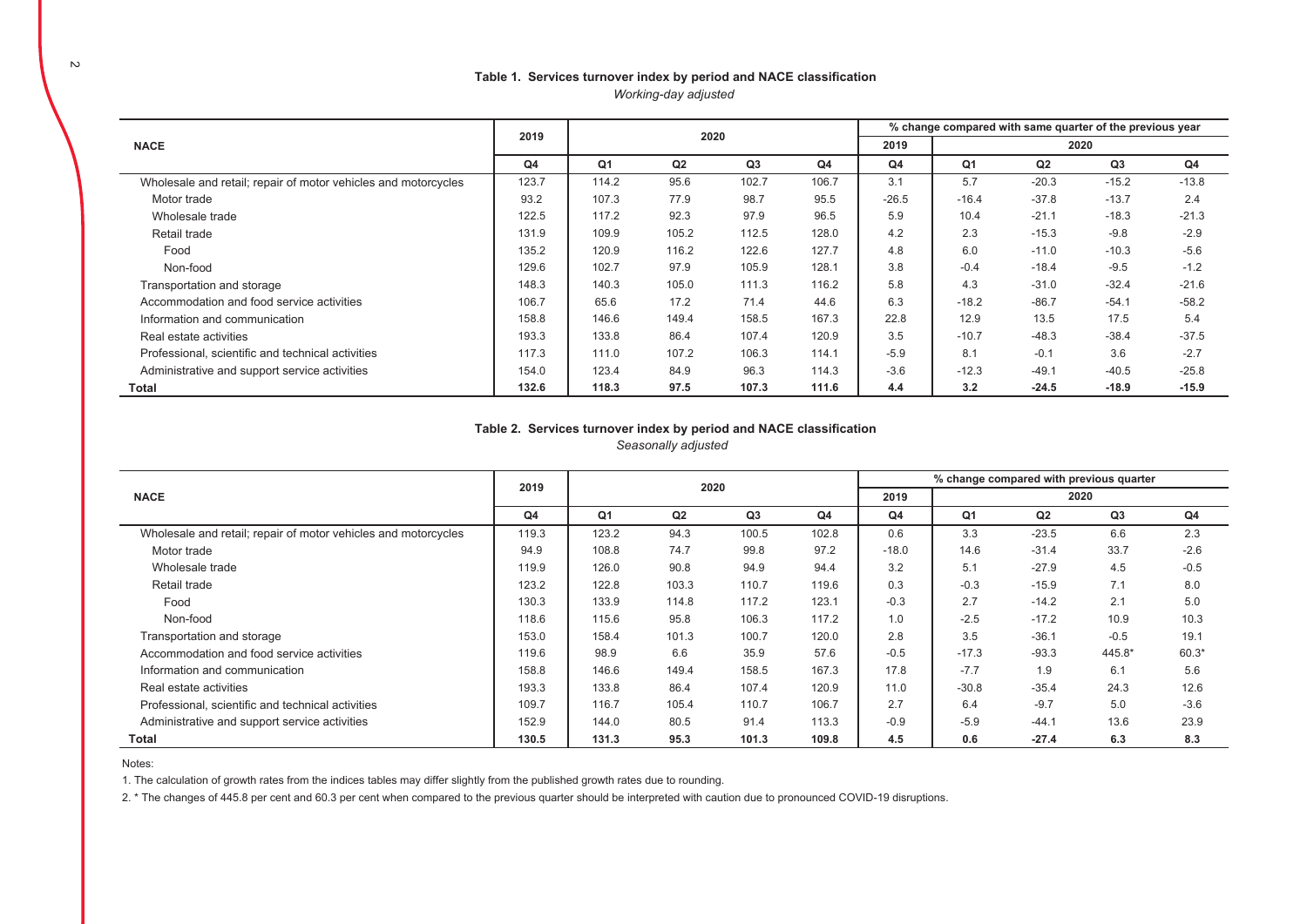# Table 3. Services employment index by period and NACE classification *Unadjusted*

|                                                                | 2019           |       |       | 2020  |                |        |        | % change compared with same quarter of the previous year |         |         |
|----------------------------------------------------------------|----------------|-------|-------|-------|----------------|--------|--------|----------------------------------------------------------|---------|---------|
| <b>NACE</b>                                                    |                |       |       |       |                | 2019   |        |                                                          | 2020    |         |
|                                                                | Q <sub>4</sub> | Q1    | Q2    | Q3    | Q <sub>4</sub> | Q4     | Q1     | Q2                                                       | Q3      | Q4      |
| Wholesale and retail; repair of motor vehicles and motorcycles | 112.8          | 111.4 | 106.7 | 106.8 | 105.4          | 3.0    | 1.0    | $-4.5$                                                   | $-5.5$  | $-6.6$  |
| Motor trade                                                    | 111.9          | 112.3 | 109.2 | 107.2 | 109.9          | 0.0    | 0.9    | $-3.3$                                                   | $-4.8$  | $-1.9$  |
| Wholesale trade                                                | 110.6          | 110.1 | 106.5 | 105.7 | 103.4          | 3.1    | 3.0    | $-1.7$                                                   | $-5.2$  | $-6.5$  |
| Retail trade                                                   | 114.3          | 112.0 | 106.4 | 107.4 | 106.0          | 3.4    | $-0.1$ | $-6.3$                                                   | $-5.7$  | $-7.3$  |
| Food                                                           | 117.0          | 115.5 | 110.8 | 110.8 | 112.2          | 2.8    | $-0.1$ | $-5.3$                                                   | $-5.5$  | $-4.1$  |
| Non-food                                                       | 113.1          | 110.3 | 104.4 | 105.9 | 103.1          | 3.6    | $-0.2$ | $-6.7$                                                   | $-5.9$  | $-8.8$  |
| Transportation and storage                                     | 110.8          | 108.4 | 103.9 | 102.6 | 100.1          | 4.0    | $-2.8$ | $-7.0$                                                   | $-8.6$  | $-9.7$  |
| Accommodation and food service activities                      | 93.5           | 91.0  | 77.7  | 81.7  | 75.8           | $-0.4$ | 0.2    | $-17.0$                                                  | $-15.7$ | $-18.9$ |
| Information and communication                                  | 107.3          | 106.9 | 99.3  | 99.8  | 100.7          | 2.3    | 1.3    | $-5.6$                                                   | $-6.4$  | $-6.2$  |
| Real estate activities                                         | 96.0           | 98.6  | 93.8  | 92.2  | 93.5           | $-9.5$ | 2.2    | $-6.0$                                                   | $-5.3$  | $-2.6$  |
| Professional, scientific and technical activities              | 118.9          | 115.1 | 108.7 | 111.6 | 111.7          | $-0.1$ | $-2.6$ | $-3.9$                                                   | $-4.6$  | $-6.0$  |
| Administrative and support service activities                  | 134.8          | 136.2 | 133.2 | 131.9 | 132.7          | 10.0   | 9.8    | 3.2                                                      | $-1.0$  | $-1.5$  |
| Total                                                          | 112.3          | 110.8 | 104.5 | 105.2 | 103.5          | 3.2    | 1.6    | $-5.6$                                                   | $-7.1$  | $-7.8$  |

#### Table 4. Services employment index by period and NACE classification *Seasonally adjusted*

|                                                                | 2019           |       | 2020  |                |                |                | % change compared with previous quarter |         |        |        |
|----------------------------------------------------------------|----------------|-------|-------|----------------|----------------|----------------|-----------------------------------------|---------|--------|--------|
| <b>NACE</b>                                                    |                |       |       |                |                | 2019           |                                         | 2020    |        |        |
|                                                                | Q <sub>4</sub> | Q1    | Q2    | Q <sub>3</sub> | Q <sub>4</sub> | Q <sub>4</sub> | Q <sub>1</sub>                          | Q2      | Q3     | Q4     |
| Wholesale and retail; repair of motor vehicles and motorcycles | 111.9          | 112.3 | 109.2 | 107.2          | 109.9          | $-0.6$         | 0.4                                     | $-2.8$  | $-1.9$ | 2.5    |
| Motor trade                                                    | 110.6          | 110.1 | 106.5 | 105.7          | 103.4          | $-0.8$         | $-0.4$                                  | $-3.3$  | $-0.8$ | $-2.2$ |
| Wholesale trade                                                | 114.3          | 112.0 | 106.4 | 107.4          | 106.0          | 0.3            | $-2.0$                                  | $-5.0$  | 1.0    | $-1.4$ |
| Retail trade                                                   | 117.0          | 115.5 | 110.8 | 110.8          | 112.2          | $-0.1$         | $-1.3$                                  | $-4.1$  | 0.0    | 1.3    |
| Food                                                           | 113.1          | 110.3 | 104.4 | 105.9          | 103.1          | 0.5            | $-2.4$                                  | $-5.4$  | 1.5    | $-2.7$ |
| Non-food                                                       | 112.8          | 111.4 | 106.7 | 106.8          | 105.4          | $-0.2$         | $-1.3$                                  | $-4.2$  | 0.1    | $-1.3$ |
| Transportation and storage                                     | 111.6          | 109.0 | 103.5 | 101.7          | 100.8          | 0.3            | $-2.4$                                  | $-5.1$  | $-1.7$ | $-0.9$ |
| Accommodation and food service activities                      | 94.5           | 94.1  | 77.4  | 78.0           | 76.7           | 1.4            | $-0.4$                                  | $-17.8$ | 0.8    | $-1.6$ |
| Information and communication                                  | 107.5          | 107.1 | 99.5  | 99.3           | 100.9          | 1.3            | $-0.4$                                  | $-7.2$  | $-0.1$ | 1.5    |
| Real estate activities                                         | 96.0           | 98.6  | 93.8  | 92.2           | 93.5           | $-1.4$         | 2.8                                     | $-4.9$  | $-1.8$ | 1.4    |
| Professional, scientific and technical activities              | 118.9          | 115.1 | 108.7 | 111.6          | 111.7          | 1.6            | $-3.2$                                  | $-5.6$  | 2.6    | 0.1    |
| Administrative and support service activities                  | 134.8          | 136.2 | 133.2 | 131.9          | 132.7          | 1.2            | 1.0                                     | $-2.2$  | $-1.0$ | 0.6    |
| Total                                                          | 112.4          | 112.6 | 104.4 | 103.6          | 103.6          | 0.9            | 0.1                                     | $-7.3$  | $-0.8$ | 0.1    |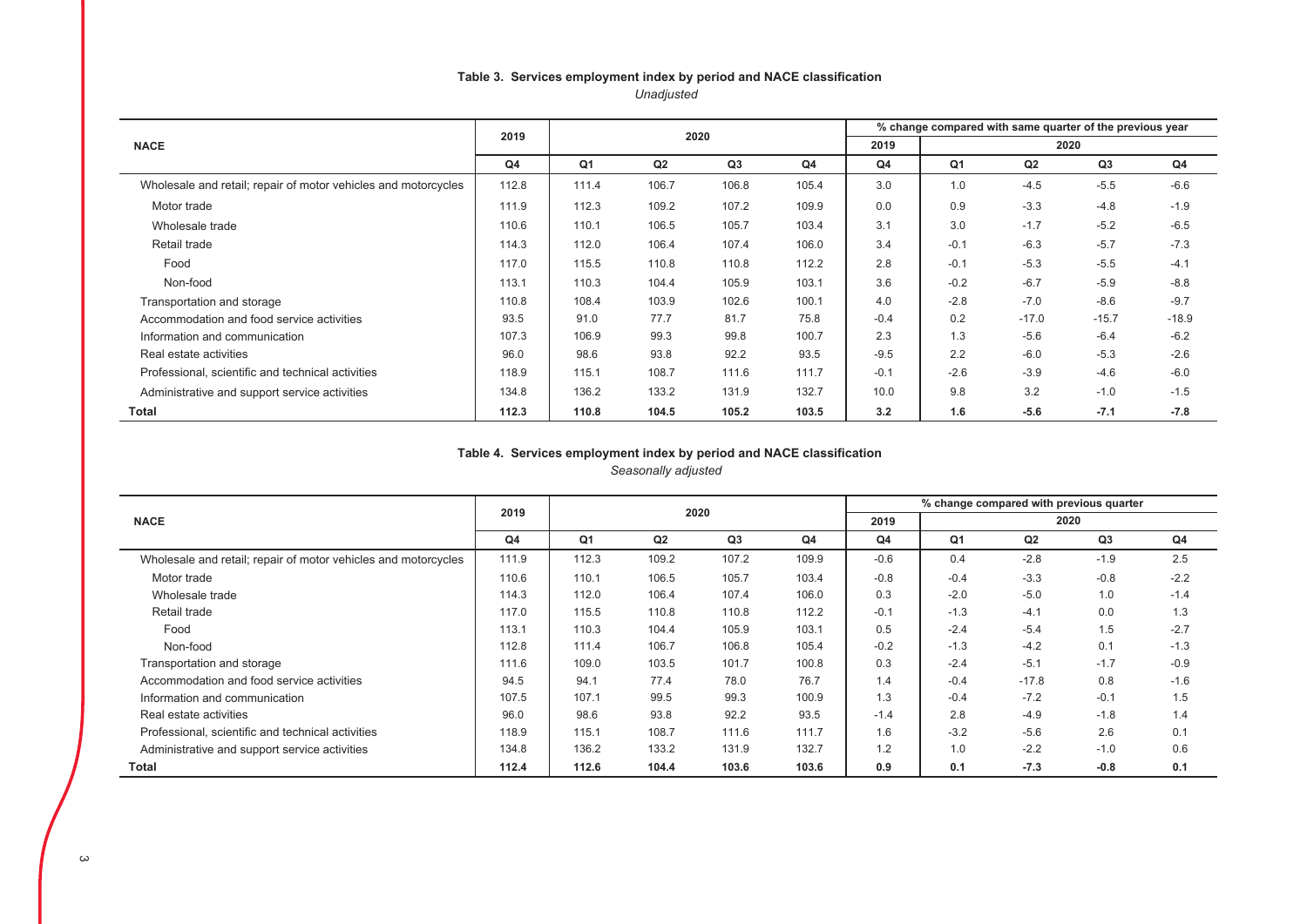#### Table 5. Services gross wages and salaries index by period and NACE classification *Working-day adjusted*

|                                                                | 2019  |                | 2020  |       |       |        | % change compared with same quarter of the previous year |         |         |                |  |  |
|----------------------------------------------------------------|-------|----------------|-------|-------|-------|--------|----------------------------------------------------------|---------|---------|----------------|--|--|
| <b>NACE</b>                                                    |       |                |       |       |       | 2019   | 2020                                                     |         |         |                |  |  |
|                                                                | Q4    | Q <sub>1</sub> | Q2    | Q3    | Q4    | Q4     | Q1                                                       | Q2      | Q3      | Q <sub>4</sub> |  |  |
| Wholesale and retail; repair of motor vehicles and motorcycles | 135.5 | 133.0          | 118.5 | 124.3 | 131.4 | 8.0    | 5.2                                                      | $-6.2$  | $-4.0$  | $-3.0$         |  |  |
| Motor trade                                                    | 145.1 | 141.0          | 122.9 | 135.1 | 135.9 | 5.3    | 6.3                                                      | $-12.4$ | $-5.4$  | $-6.4$         |  |  |
| Wholesale trade                                                | 131.8 | 131.1          | 117.0 | 118.2 | 127.4 | 9.8    | 5.2                                                      | $-3.6$  | $-4.4$  | $-3.3$         |  |  |
| Retail trade                                                   | 138.2 | 133.9          | 119.5 | 129.3 | 135.3 | 6.6    | 5.0                                                      | $-7.8$  | $-3.3$  | $-2.1$         |  |  |
| Food                                                           | 135.9 | 138.1          | 124.1 | 129.3 | 136.7 | 0.9    | 6.4                                                      | $-7.0$  | $-6.5$  | 0.6            |  |  |
| Non-food                                                       | 139.1 | 132.2          | 117.6 | 129.3 | 134.6 | 9.2    | 4.3                                                      | $-8.2$  | $-1.9$  | $-3.2$         |  |  |
| Transportation and storage                                     | 123.3 | 128.7          | 107.1 | 100.5 | 105.8 | 5.3    | 6.7                                                      | $-14.0$ | $-20.3$ | $-14.2$        |  |  |
| Accommodation and food service activities                      | 114.9 | 106.2          | 83.1  | 87.8  | 78.4  | 1.9    | $-1.7$                                                   | $-26.7$ | $-27.6$ | $-31.8$        |  |  |
| Information and communication                                  | 125.5 | 130.4          | 125.8 | 122.0 | 128.5 | 6.0    | 7.5                                                      | 3.1     | 2.1     | 2.4            |  |  |
| Real estate activities                                         | 125.4 | 117.8          | 112.3 | 109.4 | 120.0 | 4.5    | 4.2                                                      | $-12.4$ | $-2.7$  | $-4.3$         |  |  |
| Professional, scientific and technical activities              | 119.2 | 115.5          | 111.7 | 114.1 | 118.6 | $-0.2$ | $-3.9$                                                   | $-5.3$  | $-3.2$  | $-0.4$         |  |  |
| Administrative and support service activities                  | 161.3 | 148.5          | 142.0 | 136.7 | 154.7 | 13.1   | 8.2                                                      | $-0.6$  | $-1.6$  | $-4.1$         |  |  |
| Total                                                          | 132.6 | 129.5          | 116.3 | 116.3 | 122.7 | 6.7    | 4.5                                                      | $-7.7$  | $-8.6$  | $-7.5$         |  |  |

# Table 6. Services gross wages and salaries index by period and NACE classification

*Seasonally adjusted* 

|                                                                |       |                |       |       |       |                | % change compared with previous quarter |         |        |                |  |  |
|----------------------------------------------------------------|-------|----------------|-------|-------|-------|----------------|-----------------------------------------|---------|--------|----------------|--|--|
| <b>NACE</b>                                                    | 2019  |                | 2020  |       |       | 2019           | 2020                                    |         |        |                |  |  |
|                                                                | Q4    | Q <sub>1</sub> | Q2    | Q3    | Q4    | Q <sub>4</sub> | Q1                                      | Q2      | Q3     | Q <sub>4</sub> |  |  |
| Wholesale and retail; repair of motor vehicles and motorcycles | 132.4 | 134.0          | 120.1 | 124.8 | 128.1 | 1.6            | 1.2                                     | $-10.4$ | 3.9    | 2.6            |  |  |
| Motor trade                                                    | 141.6 | 144.0          | 123.4 | 135.1 | 132.6 | $-0.8$         | 1.7                                     | $-14.3$ | 9.5    | $-1.9$         |  |  |
| Wholesale trade                                                | 128.2 | 132.0          | 117.7 | 120.0 | 124.0 | 2.1            | 3.0                                     | $-10.8$ | 1.9    | 3.3            |  |  |
| Retail trade                                                   | 135.6 | 135.2          | 120.4 | 129.8 | 132.7 | 1.0            | $-0.3$                                  | $-10.9$ | 7.8    | 2.3            |  |  |
| Food                                                           | 135.9 | 138.1          | 124.1 | 129.3 | 136.7 | $-1.7$         | 1.6                                     | $-10.1$ | 4.3    | 5.7            |  |  |
| Non-food                                                       | 135.6 | 133.6          | 118.8 | 130.2 | 131.1 | 2.1            | $-1.4$                                  | $-11.1$ | 9.6    | 0.7            |  |  |
| Transportation and storage                                     | 123.3 | 128.7          | 107.1 | 100.5 | 105.8 | $-2.2$         | 4.4                                     | $-16.8$ | $-6.2$ | 5.3            |  |  |
| Accommodation and food service activities                      | 115.9 | 112.9          | 82.5  | 82.7  | 79.1  | 1.4            | $-2.6$                                  | $-26.9$ | 0.3    | $-4.4$         |  |  |
| Information and communication                                  | 125.5 | 130.4          | 125.8 | 122.0 | 128.5 | 5.0            | 3.9                                     | $-3.5$  | $-3.0$ | 5.3            |  |  |
| Real estate activities                                         | 125.4 | 117.8          | 112.3 | 109.4 | 120.0 | 11.5           | $-6.1$                                  | $-4.6$  | $-2.6$ | 9.7            |  |  |
| Professional, scientific and technical activities              | 119.2 | 115.5          | 111.7 | 114.1 | 118.6 | 1.0            | $-3.1$                                  | $-3.2$  | 2.2    | 3.9            |  |  |
| Administrative and support service activities                  | 161.3 | 148.5          | 142.0 | 136.7 | 154.7 | 16.1           | $-7.9$                                  | $-4.4$  | $-3.7$ | 13.1           |  |  |
| Total                                                          | 130.2 | 131.1          | 116.3 | 116.9 | 120.5 | 1.8            | 0.7                                     | $-11.3$ | 0.5    | 3.0            |  |  |

4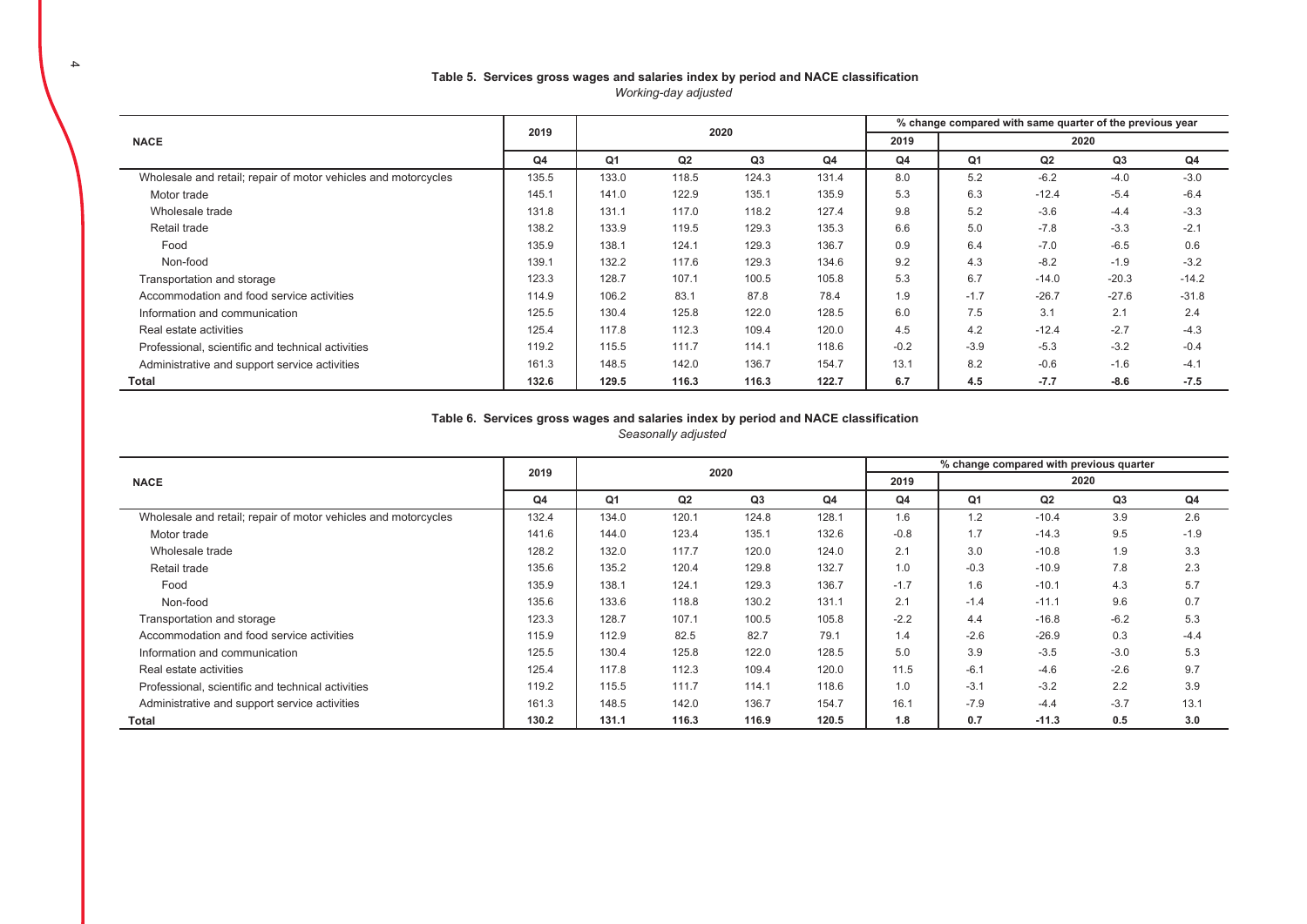### Table 7. Services hours worked index by period and NACE classification *Working-day adjusted*

|                                                                | 2019  |                |                | 2020  |       |                |        | % change compared with same quarter of the previous year |         |         |
|----------------------------------------------------------------|-------|----------------|----------------|-------|-------|----------------|--------|----------------------------------------------------------|---------|---------|
| <b>NACE</b>                                                    |       |                |                |       |       | 2019           |        | 2020                                                     |         |         |
|                                                                | Q4    | Q <sub>1</sub> | Q <sub>2</sub> | Q3    | Q4    | Q <sub>4</sub> | Q1     | Q <sub>2</sub>                                           | Q3      | Q4      |
| Wholesale and retail; repair of motor vehicles and motorcycles | 113.7 | 111.2          | 104.2          | 107.3 | 107.2 | 4.0            | 2.4    | $-6.1$                                                   | $-5.5$  | $-5.7$  |
| Motor trade                                                    | 115.4 | 119.4          | 103.5          | 112.1 | 107.3 | $-1.9$         | 5.3    | $-11.4$                                                  | $-4.2$  | $-7.1$  |
| Wholesale trade                                                | 109.5 | 107.7          | 104.0          | 104.5 | 101.2 | 6.6            | 3.3    | $-1.2$                                                   | $-5.7$  | $-7.7$  |
| Retail trade                                                   | 116.9 | 112.9          | 104.5          | 109.0 | 112.4 | 2.9            | 1.1    | $-9.1$                                                   | $-5.6$  | $-3.9$  |
| Food                                                           | 122.2 | 121.6          | 110.9          | 121.7 | 124.9 | $-1.9$         | 2.0    | $-9.9$                                                   | $-4.2$  | 2.2     |
| Non-food                                                       | 114.7 | 108.6          | 101.6          | 103.5 | 106.9 | 5.4            | 0.1    | $-8.7$                                                   | $-6.7$  | $-6.8$  |
| Transportation and storage                                     | 113.1 | 107.1          | 109.9          | 102.6 | 100.7 | 0.0            | $-4.7$ | $-3.9$                                                   | $-11.8$ | $-11.0$ |
| Accommodation and food service activities                      | 103.2 | 90.8           | 57.2           | 88.8  | 72.0  | 2.7            | $-4.1$ | $-43.4$                                                  | $-18.2$ | $-30.2$ |
| Information and communication                                  | 103.7 | 100.2          | 96.0           | 94.7  | 96.2  | 2.0            | $-0.6$ | $-5.1$                                                   | $-7.0$  | $-7.2$  |
| Real estate activities                                         | 102.6 | 101.1          | 79.2           | 85.5  | 83.5  | $-6.1$         | 2.0    | $-24.6$                                                  | $-14.3$ | $-18.5$ |
| Professional, scientific and technical activities              | 116.7 | 111.2          | 110.3          | 116.8 | 117.7 | 5.5            | $-0.8$ | $-1.0$                                                   | 0.1     | 0.9     |
| Administrative and support service activities                  | 137.9 | 133.2          | 122.2          | 135.5 | 133.2 | 2.3            | 0.9    | $-12.6$                                                  | $-6.5$  | $-3.4$  |
| Total                                                          | 115.6 | 109.7          | 99.4           | 107.7 | 104.3 | 2.6            | $-1.1$ | $-12.7$                                                  | $-9.2$  | $-9.7$  |

### Table 8. Services hours worked index by period and NACE classification *Seasonally adjusted*

|                                                                | 2019  |                | 2020  |       |       |        |                | % change compared with previous quarter |                |        |
|----------------------------------------------------------------|-------|----------------|-------|-------|-------|--------|----------------|-----------------------------------------|----------------|--------|
| <b>NACE</b>                                                    |       |                |       |       |       | 2019   |                | 2020                                    |                |        |
|                                                                | Q4    | Q <sub>1</sub> | Q2    | Q3    | Q4    | Q4     | Q <sub>1</sub> | Q2                                      | Q <sub>3</sub> | Q4     |
| Wholesale and retail; repair of motor vehicles and motorcycles | 113.3 | 112.5          | 104.2 | 106.6 | 106.8 | 0.4    | $-0.7$         | $-7.4$                                  | 2.3            | 0.2    |
| Motor trade                                                    | 115.4 | 119.4          | 103.5 | 112.1 | 107.3 | $-1.3$ | 3.4            | $-13.3$                                 | 8.3            | $-4.2$ |
| Wholesale trade                                                | 109.5 | 107.7          | 104.0 | 104.5 | 101.2 | $-1.2$ | $-1.7$         | $-3.4$                                  | 0.5            | $-3.2$ |
| Retail trade                                                   | 115.2 | 114.9          | 105.0 | 108.3 | 110.7 | 0.4    | $-0.3$         | $-8.6$                                  | 3.2            | 2.2    |
| Food                                                           | 120.6 | 123.5          | 111.9 | 120.4 | 123.2 | $-4.1$ | 2.4            | $-9.4$                                  | 7.6            | 2.3    |
| Non-food                                                       | 113.3 | 110.3          | 101.6 | 103.3 | 105.6 | 2.4    | $-2.7$         | $-7.9$                                  | 1.7            | 2.3    |
| Transportation and storage                                     | 112.2 | 109.4          | 110.1 | 101.2 | 99.8  | $-2.3$ | $-2.5$         | 0.7                                     | $-8.1$         | $-1.4$ |
| Accommodation and food service activities                      | 104.2 | 98.9           | 56.5  | 80.3  | 73.0  | 4.1    | $-5.1$         | $-42.9$                                 | 42.2           | $-9.1$ |
| Information and communication                                  | 103.7 | 100.2          | 96.0  | 94.7  | 96.2  | 1.7    | $-3.3$         | $-4.2$                                  | $-1.3$         | 1.6    |
| Real estate activities                                         | 102.6 | 101.1          | 79.2  | 85.5  | 83.5  | 2.8    | $-1.4$         | $-21.6$                                 | 7.9            | $-2.3$ |
| Professional, scientific and technical activities              | 116.7 | 111.2          | 110.3 | 116.8 | 117.7 | 0.1    | $-4.7$         | $-0.8$                                  | 5.9            | 0.8    |
| Administrative and support service activities                  | 137.8 | 137.8          | 121.7 | 131.8 | 133.1 | $-2.3$ | 0.0            | $-11.7$                                 | 8.4            | 1.0    |
| Total                                                          | 115.5 | 112.5          | 99.3  | 105.2 | 104.3 | $-0.4$ | $-2.6$         | $-11.8$                                 | 6.0            | $-0.9$ |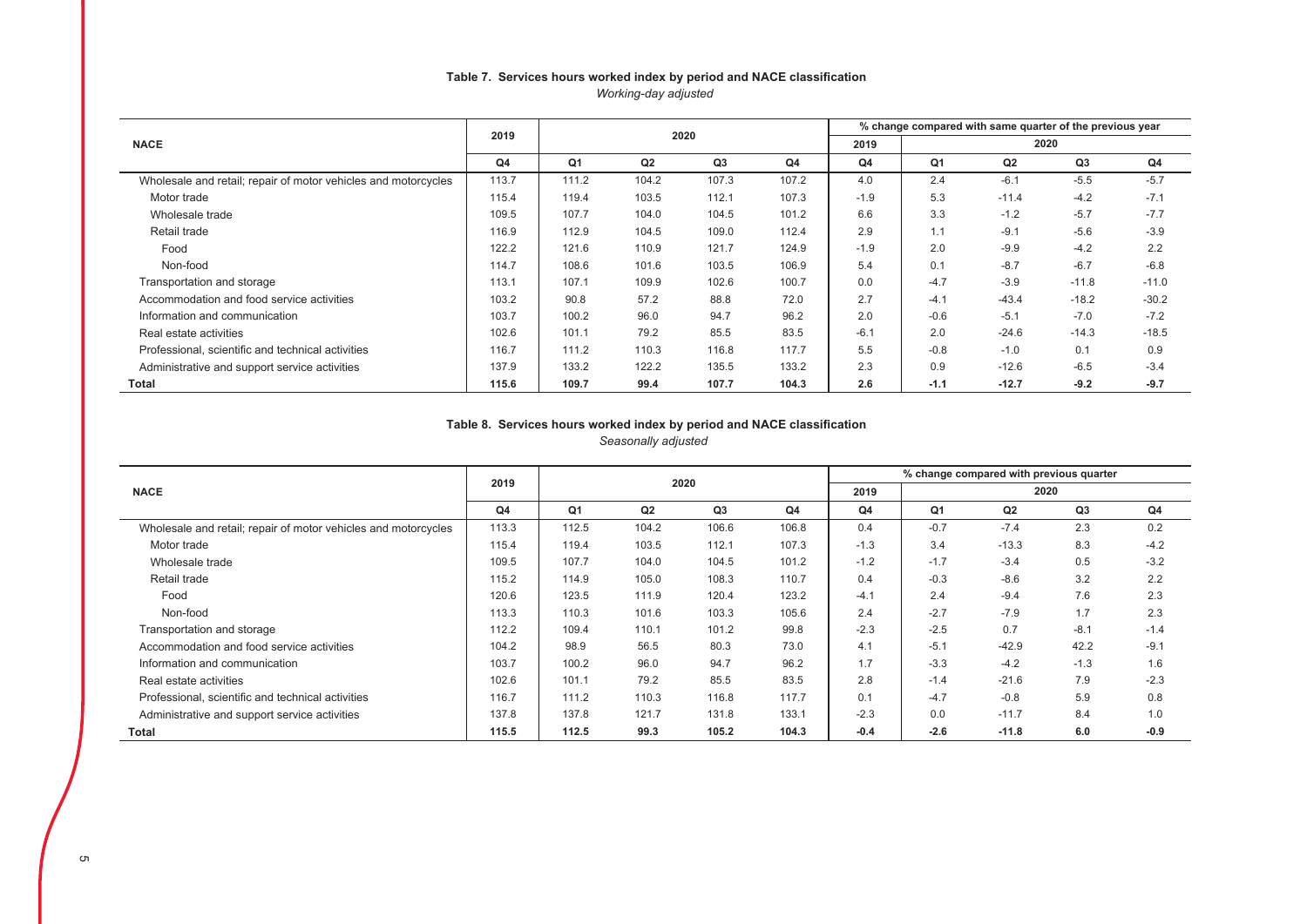#### **Methodological Notes**

- $1$ . The aim of short-term statistics is to provide information on the business cycle within the services sector. The results are compiled and published according to the statistical classification of economic activities in the European Community, NACE Rev. 2.
- 2. Every quarter, questionnaires are sent to approximately 900 enterprises categorised within the services sector. The data is then grossed up to represent the entire services population. For each NACE division (for example NACE Division 45 for motor trade), a sample was selected. The selected enterprises were requested to provide information, including turnover, employment and wages and salaries, on a quarterly basis. The indices were calculated for each division, showing the level of the specified variable (for example employment) relative to the average level throughout the base year 2015. The index numbers in this release are working-day and seasonally adjusted. These statistical methods aid interpretation of data by removing regularly recurring variations from a time series. Working-day adiustment is a statistical method for removing the calendar effect from an economic time series. The calendar effect is the variation caused by the changing number of working days in different quarters.

The number of working days for a given quarter may depend on the timing of certain public holidays, the possible overlap of certain public holidays and non-working days and the occurrence of a leap year. This method is used to make a comparison with the corresponding quarter of the previous year. Seasonal adjustment removes variations which include effects due to quarter length, holidays and particular events such as Christmas.

Statistically, seasonal adjustment takes place after a time series has already been cleared of calendar effects by way of working-day adjustment. This method is used to compare data for a specific quarter with the previous quarter. In seasonal and working-day adjustment, the direct approach is used and refers to the adjustments of aggregated raw component.

3. In line with the Regulation on Short-term Statistics, services exclude Financial and Insurance Activities and Gambling and Betting Activities.

#### 4. Definitions:

- **Turnover:** includes total sales and other income and is expressed net of VAT. Turnover is presented in current prices.
- Wages and Salaries: covers wages and salaries including bonuses, weekly allowances (cost of living allowances), overtime and national social security contributions by the employee. The definition does not include employer's social security charges.
- **Employment**: covers all persons employed, regardless of whether they are part-time or full-time, and includes paid employees as well as working proprietors and unpaid family workers. Employment is not working day adjusted since the number of employees does not depend on factors that make up the working day effect.
- $\bullet$  Hours worked: covers total amount of hours actually worked, regular working hours and during overtime, during nights, Sundays or public holidays. Hours worked but not paid are also considered.
- $5.$  The data contained in this release should be considered as provisional and therefore subject to revision. Each release may include revisions of the past quarterly data in respect of a rolling two-year period.

| <b>NACE</b><br>Section/<br><b>Division</b> | <b>NACE label</b>                                                 | <b>Turnover</b> | Employment | <b>Hours</b><br>Worked | <b>Wages and</b><br><b>Salaries</b> |
|--------------------------------------------|-------------------------------------------------------------------|-----------------|------------|------------------------|-------------------------------------|
| G                                          | Wholesale and retail; repair of motor vehicles<br>and motorcycles | 54.1            | 33.0       | 30.5                   | 26.5                                |
| G45                                        | Motor trade                                                       | 3.4             | 2.7        | 2.2                    | 1.8                                 |
| G46                                        | Wholesale trade                                                   | 33.1            | 11.4       | 12.9                   | 13.0                                |
| G47                                        | Retail trade                                                      | 17.6            | 19.0       | 15.3                   | 11.7                                |
| H                                          | Transportation and storage                                        | 10.6            | 11.1       | 12.7                   | 16.5                                |
|                                            | Accommodation and food services activities                        | 6.4             | 18.8       | 17.6                   | 13.4                                |
| J                                          | Information and communication                                     | 9.6             | 7.9        | 9.7                    | 13.6                                |
|                                            | Real estate activities                                            | 3.1             | 1.8        | 1.3                    | 1.4                                 |
| M                                          | Professional, scientific and technical activities                 | 9.7             | 11.6       | 11.1                   | 13.5                                |
| N                                          | Administrative and support services activities                    | 6.5             | 15.8       | 17.1                   | 15.1                                |

#### 6. Weighting Structure by activity/industry and variables.